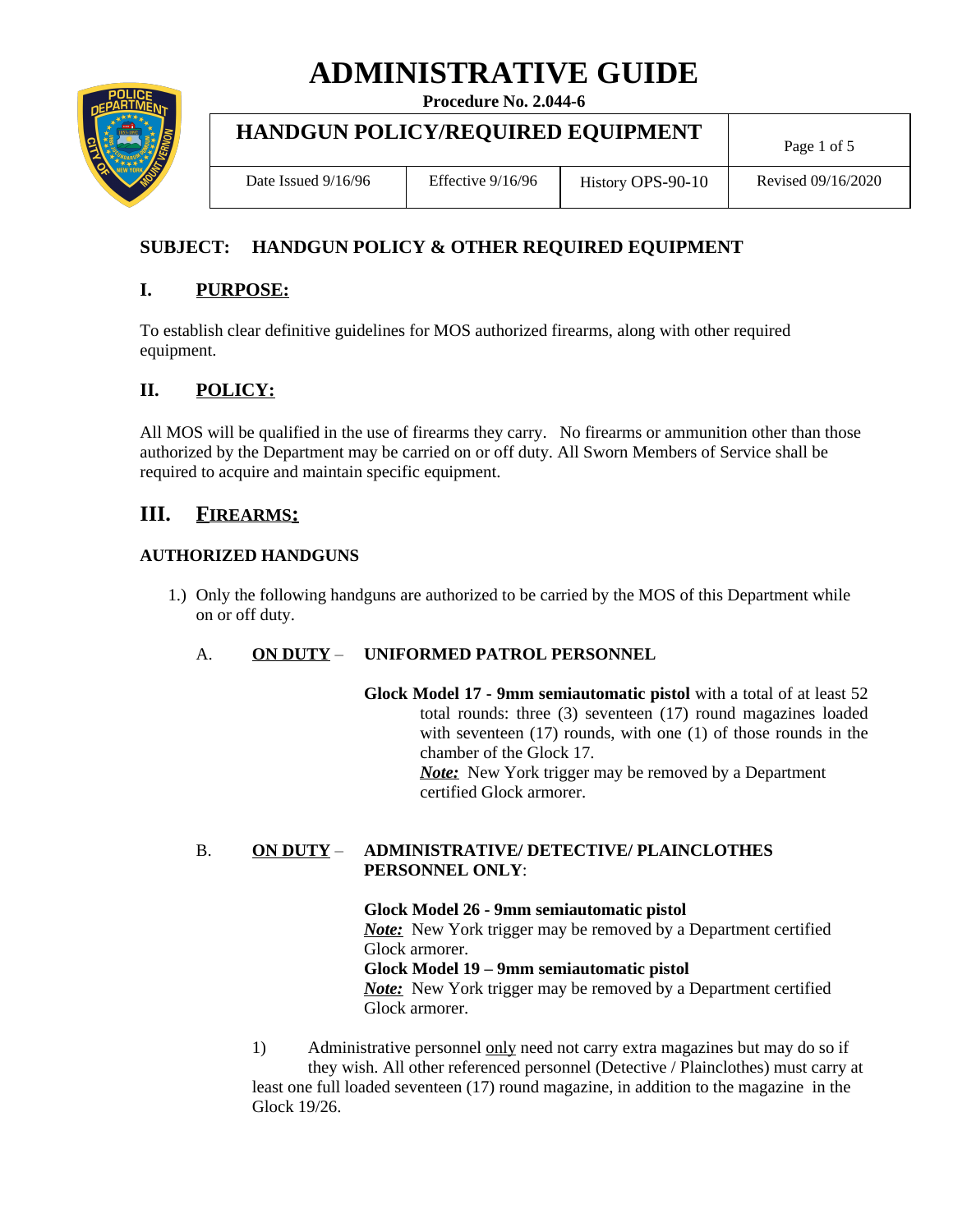#### ADMINISTRATIVE GUIDE 2.044-6 (HANDGUN POLICY AND OTHER REQUIRED EQUIPMENT)

#### C. **ON DUTY** – **UNFORMED PATROL PERSONNEL**

**Glock Model 21 or 21SF - .45 auto pistol** with a total of at least 40 total rounds: three (3) thirteen (13) round magazines loaded with thirteen (13) rounds, with one (1) of those rounds in the chamber of the Glock 21.

#### D. **ON DUTY** – **ADMINISTRATIVE/ DETECTIVE/ PLAINCLOTHES PERSONNEL ONLY**:

#### **Glock Model 30 or 30SF – .45 auto pistol**

- 1.) Administrative personnel only need not carry extra magazines but may do so if they wish. All other referenced personnel must carry at least one full loaded thirteen (13) round magazine, in addition to the magazine in the Glock 30/SF.
- 2**.** Members wishing to carry a second Department authorized handgun (back-up) while on duty, may do so, as provided in this order (Glock 19/26/30/30SF)

#### 3**. OFF DUTY ONLY**:

- A. .380 caliber semiautomatic pistols;
- B. 9mm semiautomatic pistols;
- C. .45 semiautomatic pistols;
- D. .38 caliber revolver with a barrel length at least one (1) inch but not more than four (4) inches in length, as previously authorized by the Department. Members who are authorized to carry .357 Magnums must use Department authorized .38 caliber ammunition.

#### **DEPARTMENT AUTHORIZED AMMUNITION**

- 1. 9mm/9mm Federal 9BPLE, 115 Grain +P+, Jacketed Hollow Point.
- 2. .45 caliber, Federal HST 230 gr, 45 ACP.
- 3. .38 caliber Speer Gold Dot, 135 gr., +P.
- 4. .380 Federal Hydra-Shock 90 gr., Jacketed Hollow Point.

#### **QUALIFICATIONS**

- 1. Every Member will qualify annually with their Department authorized firearm(s).
- 2. Members wishing to carry an authorized on duty weapon as a (back-up) duty gun, must qualify annually. Members wishing to carry a gun off duty (which is not an authorized on duty gun), must qualify annually. Qualifications for such firearms shall be administered by a Department Firearms Instructor. Members must also provide the required ammunition.
- 3. **During the qualifications, lasers will not be permitted.**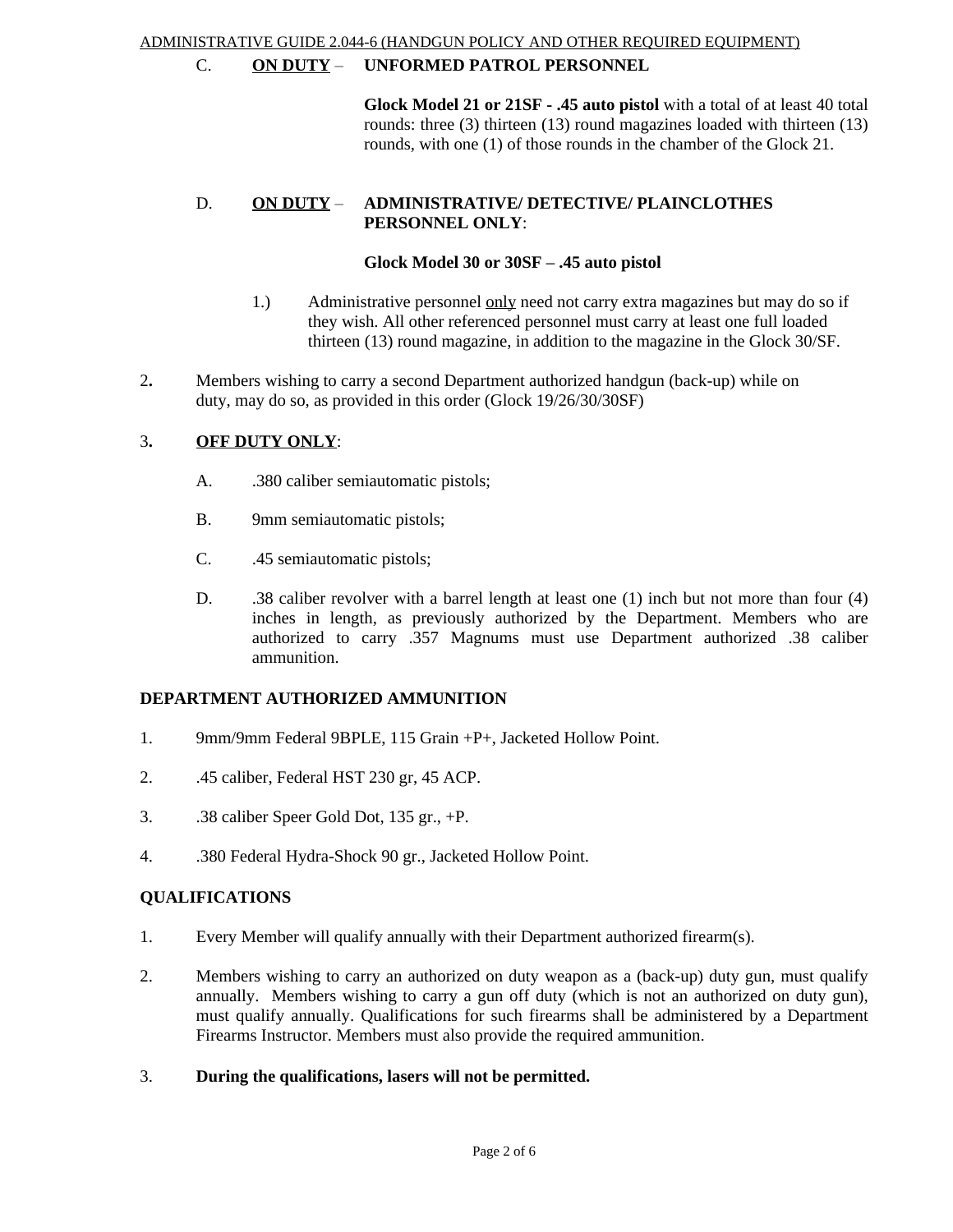#### **CARE & MAINTENANCE**

- 1. Members of the Department shall maintain their Department authorized on duty firearm in a serviceable condition. Unserviceability or damage shall be reported immediately. Said report shall be made to the Member's immediate supervisor and the firearm shall be removed from service. All firearms removed from service must be presented to a Department armorer for inspection prior to repair. After repair the firearm shall not be returned to service until reinspected by a Department armorer to insure serviceability. **There will be no service or repair of off-duty weapons.**
- 2. Authorized color for Firearms is Black. No alterations on Department authorized firearms will be done without permission of the Police Commissioner, except: (Alterations are defined as color modifications or personalization)
	- A. Department approved fixed type, night sights.
	- B. Department approved magazine extension, Glock 26, Glock 19, Glock 30 or 30SF only. Magazine extension is defined as no more than 17 rounds for Glock 26 or Glock 19. Magazine extension is defined as no more than 13 rounds for Glock 30 or Glock 30 SF.
- 3. Ensure all Firearms and Ammunition are stored in such a manner as to be inaccessible to any person or member not qualified and/or authorized to access the firearm or ammunition. Storing firearms anywhere in a motor vehicle is presumptively insecure and prohibited.

#### **HOLSTERS**

1. Members shall be responsible for the security of their firearms at all times. All handguns carried while on duty will be secured in a Department authorized holster in a fashion consistent with the design of such holster as follows:

#### A**. MOS HIRED PRIOR TO JUNE 30, 2013:**

 i. Uniformed Patrol:Safariland Model # 295 or 2955 or Don Hume, Model #H740SH36 (lynx) (Glock 17 ONLY)

#### B. **MOS HIRED AFTER JULY 01, 2013:**

 i. Uniformed Patrol: Safariland ALS Level 3, Model 6360, and color plain black. (Glock 17 or Glock 21)

#### C. **ALL MEMBERS OF SERVICE:**

- i. Uniformed Administrative Personnel: Waist level belt holster, color black.
- ii. Non-uniform Personnel: Waist level belt holster or shoulder holster.
- iii.. Primary Duty will weapon will, under no circumstances, be carried in an ankle holster
- iv. An authorized second handgun (back-up) may be carried while on duty in addition to the Duty weapon, provided said handgun is not plainly visible. Backup weapon may be carried in an ankle holster.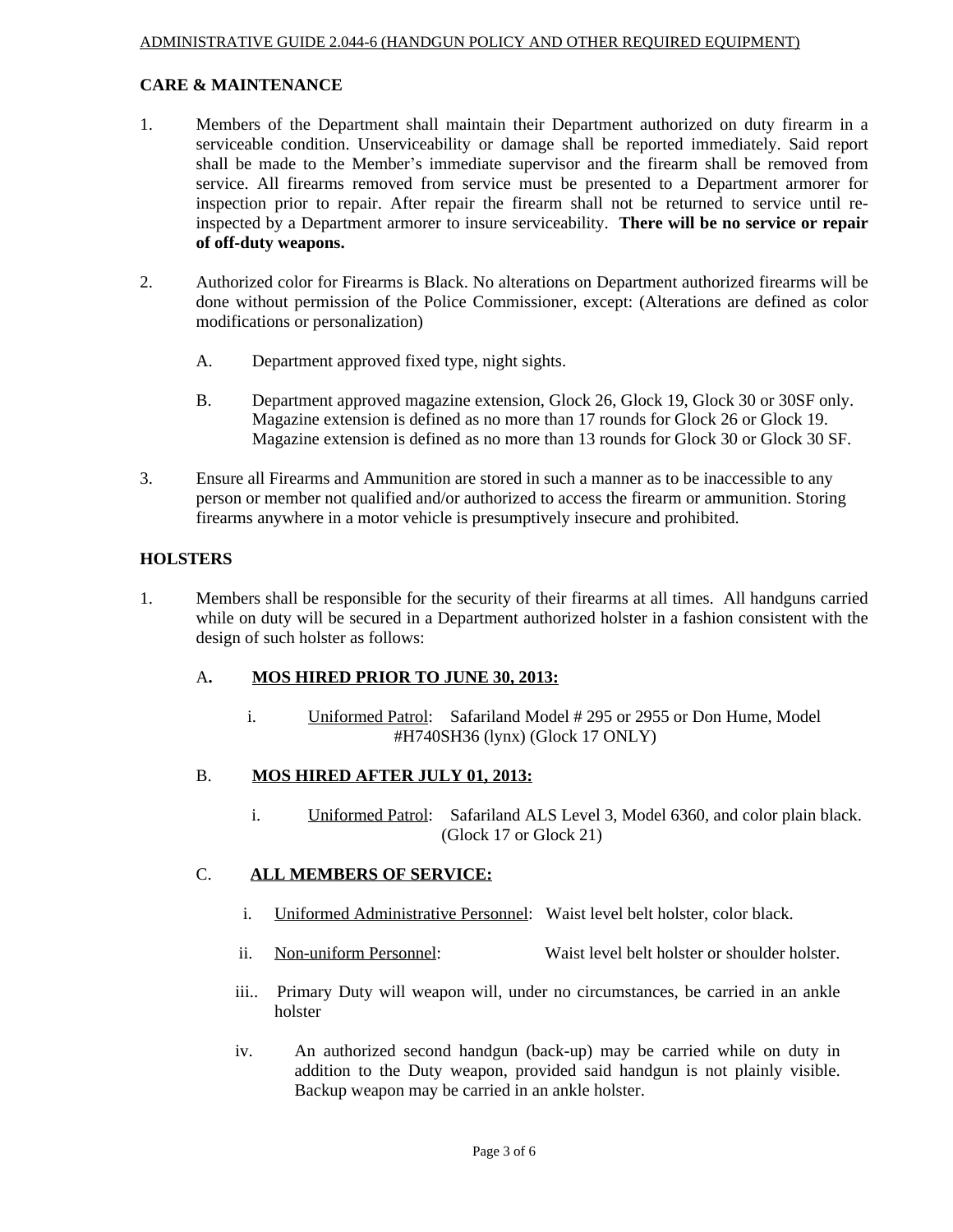## ADMINISTRATIVE GUIDE 2.044-6 (HANDGUN POLICY AND OTHER REQUIRED EQUIPMENT)

# D. **MOS ASSIGNED TO EMERGENCY SERVICES UNIT ONLY:**

A. Safariland ALS Level 3, Model # 6304 Tactical Drop Leg Holster (Color Plain Black). Also note, MOS who are members of ESU are the only MOS authorized to use a weapon light for their Duty Weapon. Under no circumstances may this be used as their only flashlight.

#### **WEAPON SAFETY**

Dry firing or snapping the action of a firearm is forbidden in or on any Department premises or in any Department vehicle, except at designated unloading stations or when authorized during firearms training programs.

#### **PISTOL PURCHASE**

All Members of Service acquiring or disposing of a pistol/revolver must make a notification to the Support Services Division via New York State Police "C" Form. This form must be filled out completely and include the following:

- 1. A copy of the bill of sale.
- 2. MV-5 stating Make, Model, Caliber, and Serial Number.
- 3. If disposing of a firearm, NY State Police "C" form and a copy of the NICS paperwork must be returned to the Support Services Division.

## **ALL OTHER REQUIRED EQUIPMENT**

All Members appointed after January 1, 1990 and any Member replacing unserviceable equipment after January 1, 1990 are required to have the following articles of authorized equipment at all times while on duty:

| 1. | <b>HANDCUFFS:</b>  | Smith & Wesson, Model 100, chrome or black, with key;                                                                                                                              |
|----|--------------------|------------------------------------------------------------------------------------------------------------------------------------------------------------------------------------|
| 2. | BATON:             | 24 to 26 inches in length, $1\frac{1}{4}$ inches in thickness, hardwood<br>with leather thong (required all tours);<br>ASP or Monadnock baton with side break scabbard (optional). |
| 3. | <b>FLASHLIGHT:</b> | Serviceable flashlight (all tours), at least 75 lumens;                                                                                                                            |
| 4. | PEN:               | Ball point, black ink.                                                                                                                                                             |
| 5. | <b>MEMO BOOK:</b>  | Department Issued.                                                                                                                                                                 |
|    |                    |                                                                                                                                                                                    |

- 6. EQUIPMENT BELT: The belt and accessory holders shall be plain black leather or nylon and; A. Belt-2 ¼ inches in width (Garrison type) with black metal buckle or quick release black buckle.
	- B. Magazine Holder Duplex, dual position with black metal snap or Velcro closure;